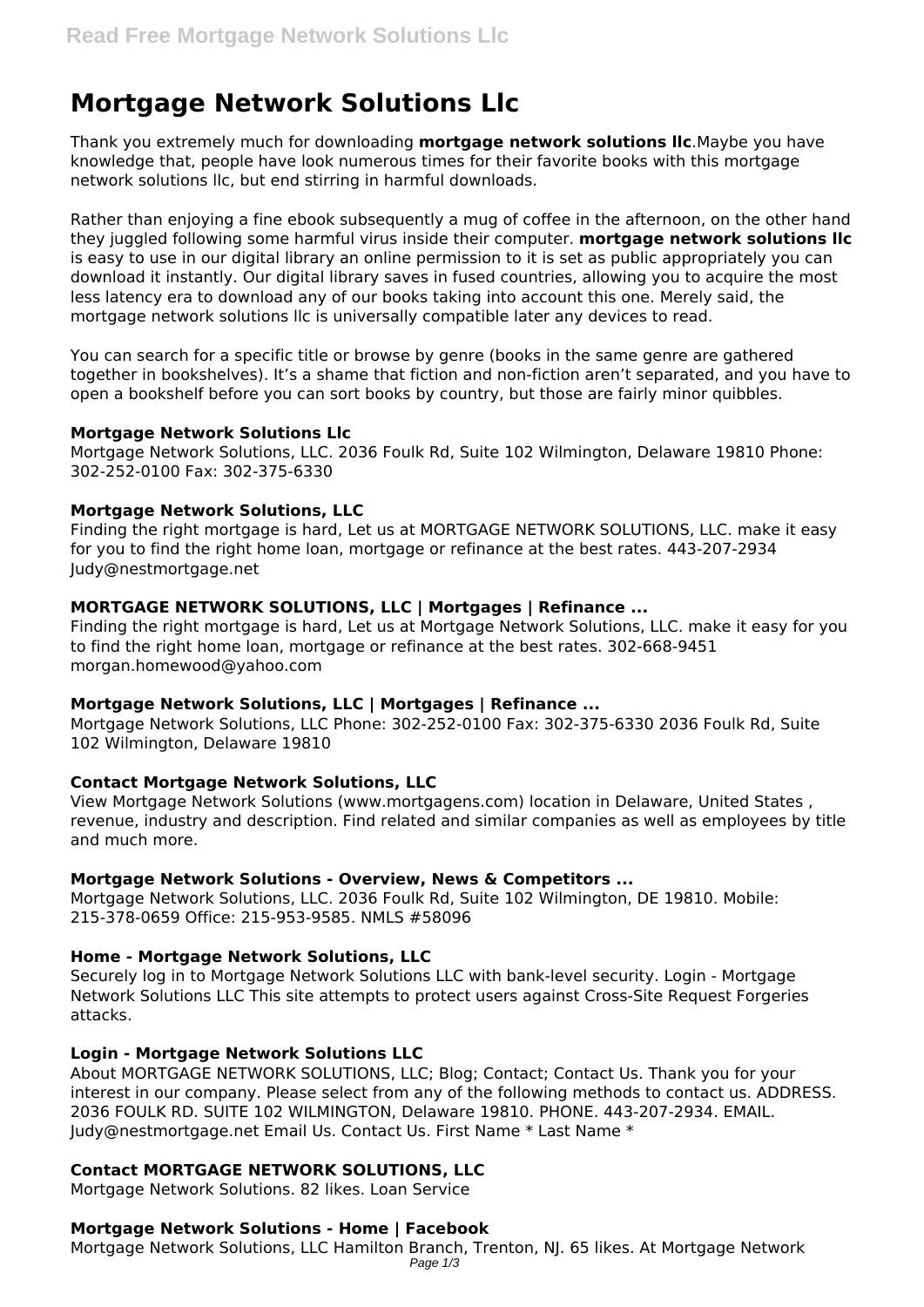Solutions we have OPTIONS! We are signed up with 50 different Lenders. We can provide you with the best...

# **Mortgage Network Solutions, LLC Hamilton Branch - Home ...**

Mortgage Network Solutions, LLC brokers out this loan. Subject to borrower qualification. The information on this section is intended for informational purposes and is not an offer to extend credit. Mortgage Network Solutions, LLC. 2036 Foulk Rd. Suite 102 Wilmington, Delaware 19810. Phone: 302-668-9451.

#### **Lending Programs offered by Mortgage Network Solutions, LLC**

Mortgage Network Solutions, LLC Overview. Mortgage Network Solutions is a mortgage broker and banker who has been servicing our communities for over 30 years. We pride ourselves in providing superior customer service, innovative mortgage products and technology.

#### **Mortgage Network Solutions, LLC Profile - Top Workplaces**

Mortgage Network Solutions, LLC | 242 followers on LinkedIn. "Financing Your American Dream!" | During the last few years Branch Networking Systems have undergone many changes and the business has ...

#### **Mortgage Network Solutions, LLC | LinkedIn**

Mortgage Network Solutions, LLC; Share Print. Business Profile. Business Profile Mortgage Network Solutions, LLC. Mortgage Broker. Business Profile. Mortgage Network Solutions, LLC. 2036 Foulk Rd ...

#### **Mortgage Network Solutions, LLC | Better Business Bureau ...**

Mortgage Network Solutions, LLC is a Louisiana Limited-Liability Company (Non-) filed on October 21, 2005. The company's filing status is listed as Active and its File Number is 36035500Q. The Registered Agent on file for this company is C T Corporation System and is located at 3867 Plaza Tower Dr., Baton Rouge, LA 70816.

#### **Mortgage Network Solutions, LLC in Baton Rouge, LA ...**

There are 20 companies that go by the name of Mortgage Network Solutions, LLC. These companies are located in Atlanta GA, Baltimore MD, Baton Rouge LA, Boston MA, Centennial CO, Columbia SC, Glen Allen VA, Hartford CT, Indianapolis IN, New York NY, Oklahoma City OK, Plantation FL, Raleigh NC, Washington DC, and Wilmington DE.

#### **Mortgage Network Solutions, LLC - CO, CT, DC, DE, FL, GA ...**

With a fixed-rate mortgage, the interest rate you pay and the monthly principal and interest payments are agreed upon from the outset and will not change throughout the term of the mortgage. In other words, the interest rate you close with won't change—and your payments of principal and interest will remain the same each month—until the mortgage is paid off.

#### **Home - Mortgage Network Solutions, LLC**

Three decades of experience makes Mortgage Network, Inc. one of the East Coast's most trusted mortgage providers. We educate and inform our customers on the wide variety of products that we offer, helping them select the optimal choice.

#### **Mortgage Network, Inc.**

Online Library Mortgage Network Solutions Llc Mortgage Network Solutions Llc Yeah, reviewing a books mortgage network solutions llc could add your near links listings. This is just one of the solutions for you to be successful. As understood, talent does not recommend that you have fabulous points.

#### **Mortgage Network Solutions Llc - kropotkincadet.ru**

mortgage network solutions llc by online. You might not require more times to spend to go to the ebook start as well as search for them. In some cases, you likewise reach not discover the statement mortgage network solutions llc that you are looking for. It will certainly squander the time.